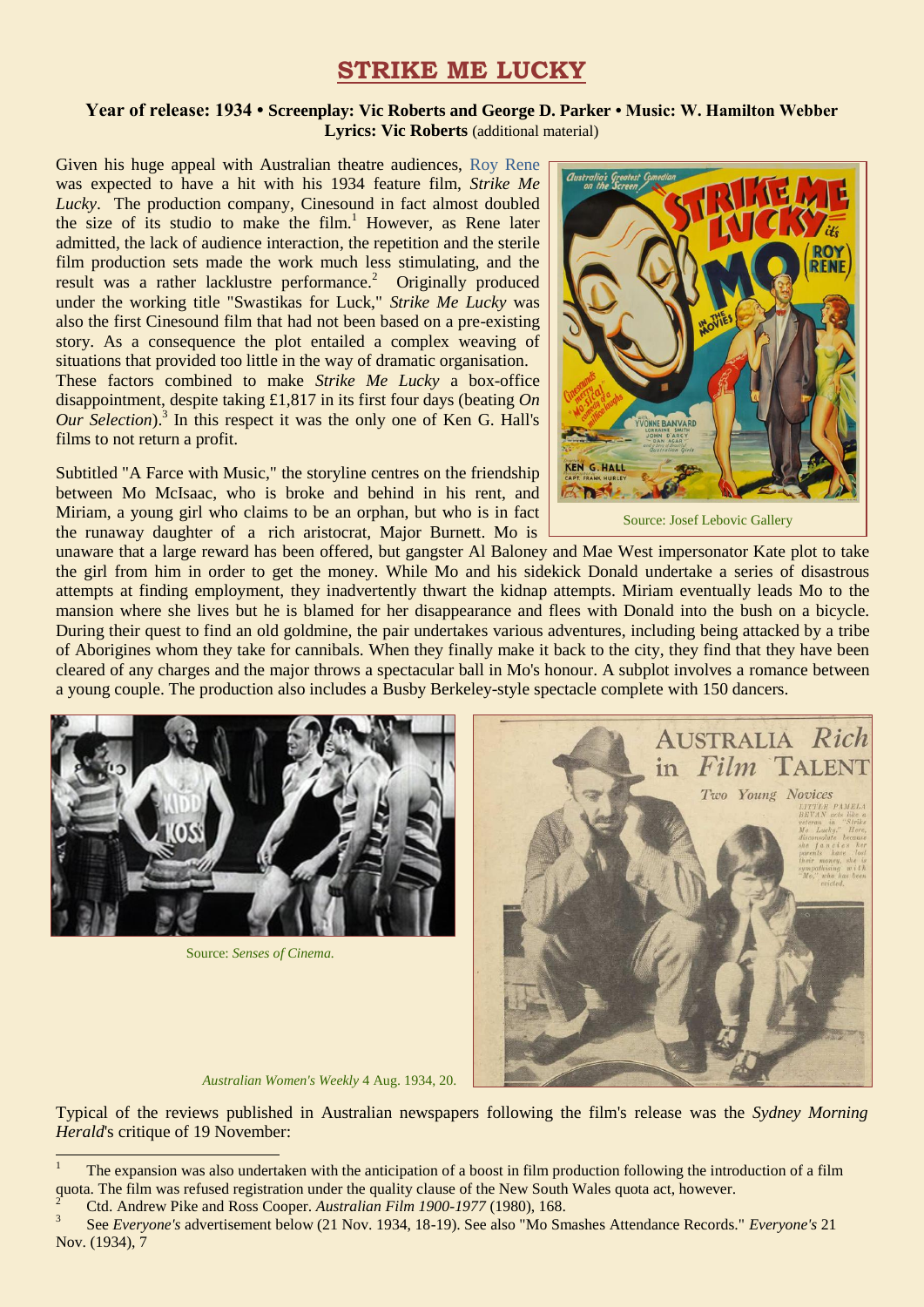One must, in fairness, record the fact that...[the] audience... seemed to enjoy the film immensely. Every new exploit by "Mo" created a running fire of laughter.... [But] He is a good deal less funny than before. On the stage he gained most of his effects through a partly extempore style. He would play straight at the audience, and wait patiently, wearing his inimitably grotesque expression, until each roar of mirth had died away. But... the cinema audience and the figure photographed on celluloid exist in different worlds. Picture-goers can scream their heads off, yet the film sweeps onward heedless and detached. That is why the antics of "Mo" now seem rather artificial, not to say forced. An experienced director of Hollywood farce could perhaps have reshaped the comedian's style to fit the new medium; but Mr. Ken Hall has made only an amateurish job of things... all the actors have the air of novices in a suburban repertory show. As for the plot and the dialogue, one had best relapse into a resigned silence.... Brings in kangaroos and emus and incredible burlesque aborigines for the mere sake of showing them. A good deal of American influence comes in, too. For no discoverable reason Miss Yvonne Banvard goes through her part in exact and avowed impersonation of Mae West. The gangsters all talk American slang (6).

A substantially shortened version was released in England through Cinesound's associated company, British Empire Films, but attracted little attention from either audiences or critics.



*Everyone's* (Sydney) 21 Nov. 1934, 18-19.

- **1934:** Capitol Theatre (Sydney) 16 November 1934 [world premiere).
	- 87 min.; black and white; sound
	- **Dir**. Ken G. Hall; **Prod**. Ken G. Hall (for Cinesound Productions); **Dir of Ph**. Frank Hurley and George Heath; **M Dir**. [W. Hamilton Webber;](http://ozvta.com/music-directors-composers-variety/) **Ed**. William Shepherd; **Des**. Fred Finlay (Art Director).
	- **Cast** incl. Incl. Roy Rene (Mo), [Yvonne Banvard](http://ozvta.com/practitioners-b/) (Kate), Lorraine Smith (Margot Burnett), John D'Arcy (Larry McCormack), [Eric Masters](http://ozvta.com/practitioners-m/) (Al Baloney), Alex McKinnon (Donald), [Dan Agar](http://ozvta.com/practitioners-a/) (Major Burnett), Pamela Bevan (Miriam Burnett), [Molly Raynor](http://ozvta.com/practitioners-r/) (Bates), [Bert Le Blanc](http://ozvta.com/practitioners-l/) (Lowenstein), [Les Warton](http://ozvta.com/practitioners-w/) (Bull), [Harry Burgess](http://ozvta.com/practitioners-b/) (Mike), Fred Kerry (castaway), Marie D'Alton (Mrs Huckleberry), Arthur Dodds, Charles Wheeler, Jack O'Malley, Charles Keegan, Nellie Small, Eva Sheedy.

## **HISTORICAL NOTES AND CORRECTIONS**

- **1.** In 2006, while researching Rene's life for a forthcoming play and a biography, Sydney actor/director/playwright Jon Fabian discovered missing scenes from the film*.* Totalling some twenty-six minutes, the footage is on vulnerable nitrate stock and will need to be transferred to a more stable medium before it can be viewed. Fabian's research, which includes interviews with former associates of director Ken G. Hall, suggests that the missing scenes comprise ad lib performances by Rene and a specialty act performance by [Ron Shand](http://ozvta.com/practitioners-s/) (famous in later years as Herb Evans in the television soap *Number 96*). [For further details see Frank Van Straten. 'Lucky Strike' (2006) publication details below]
- **2.** In a brief article published in Brisbane's *Courier Mail* in 1934 Hall indicated that he had had particular difficulty in obtaining a working scenario for *Strike Me Lucky* and that the film was the result of three scripts.<sup>4</sup>

<sup>-&</sup>lt;br>4 ["Stories for Motion Pictures: Director Gives Hints.](http://trove.nla.gov.au/ndp/del/article/36742437)" *Courier Mail* 18 Aug. (1934), 11.